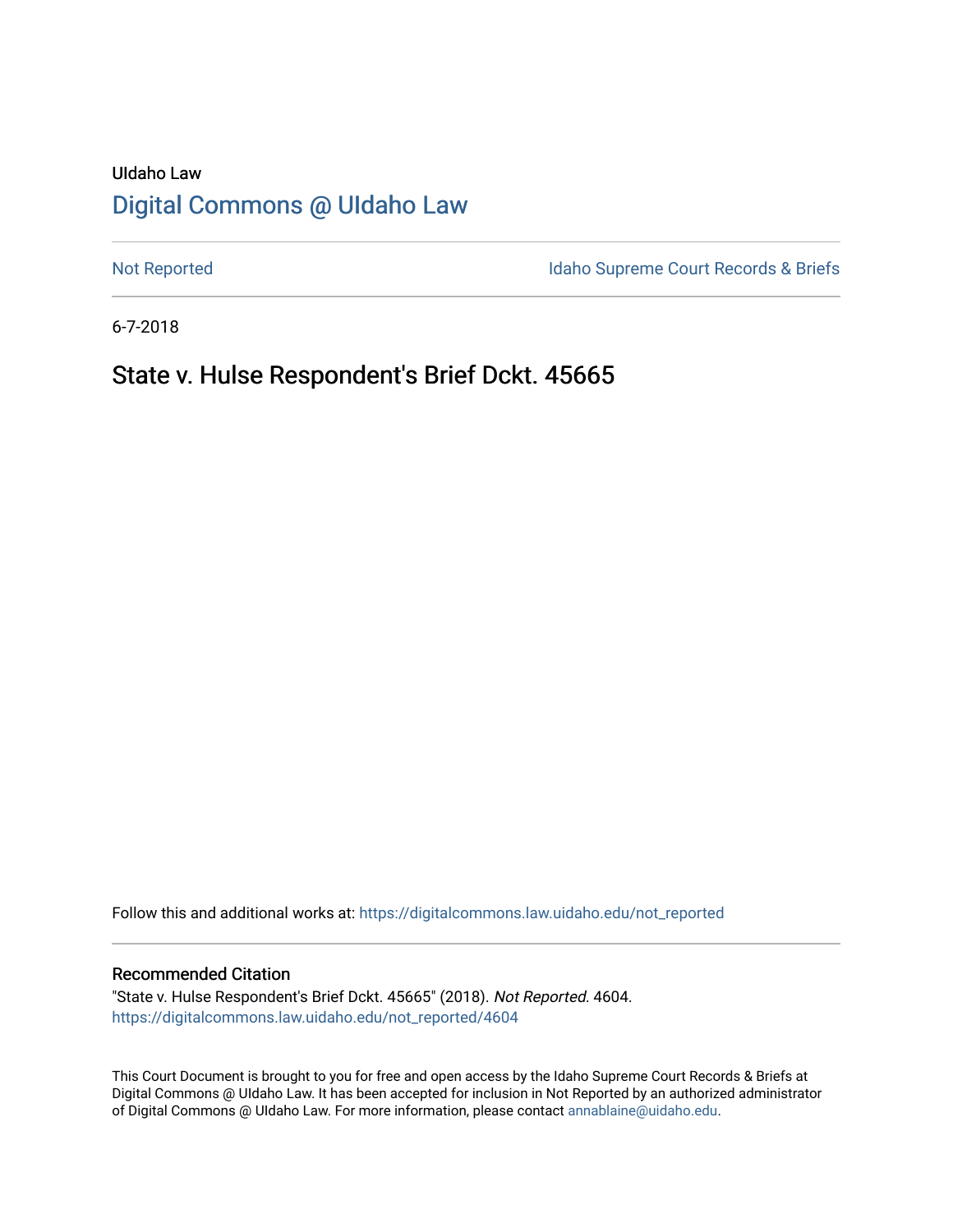LAWRENCE G. WASDEN Attorney General State of Idaho

PAUL R. PANTHER Deputy Attorney General Chief, Criminal Law Division

KENNETH K. JORGENSEN Deputy Attorney General P.O. Box 83720 Boise, Idaho 83720-0010 (208) 334-4534

### IN THE SUPREME COURT OF THE STATE OF IDAHO

| STATE OF IDAHO,       |  |
|-----------------------|--|
| Plaintiff-Respondent, |  |
| V.                    |  |
| HARLEY J. HULSE,      |  |
| Defendant-Appellant.  |  |

 NO. 45665 Gooding County Case No. CR-2016-368

RESPONDENT'S BRIEF

<u>Issue</u>

Has Hulse failed to establish that the district court abused its discretion by denying his Rule 35 motion for reduction of his unified sentence of eight years, with two years fixed, imposed following his guilty plea to injury to a child?

### Hulse Has Failed To Establish That The District Court Abused Its Sentencing Discretion

Hulse pled guilty to injury to a child and the district court imposed a unified sentence of eight years, with two years fixed, suspended the sentence, and placed Hulse on supervised probation for eight years. (R., pp.41-46.) Eight months later, the state filed a motion to revoke probation, alleging that Hulse had violated the terms of his probation by failing to pay court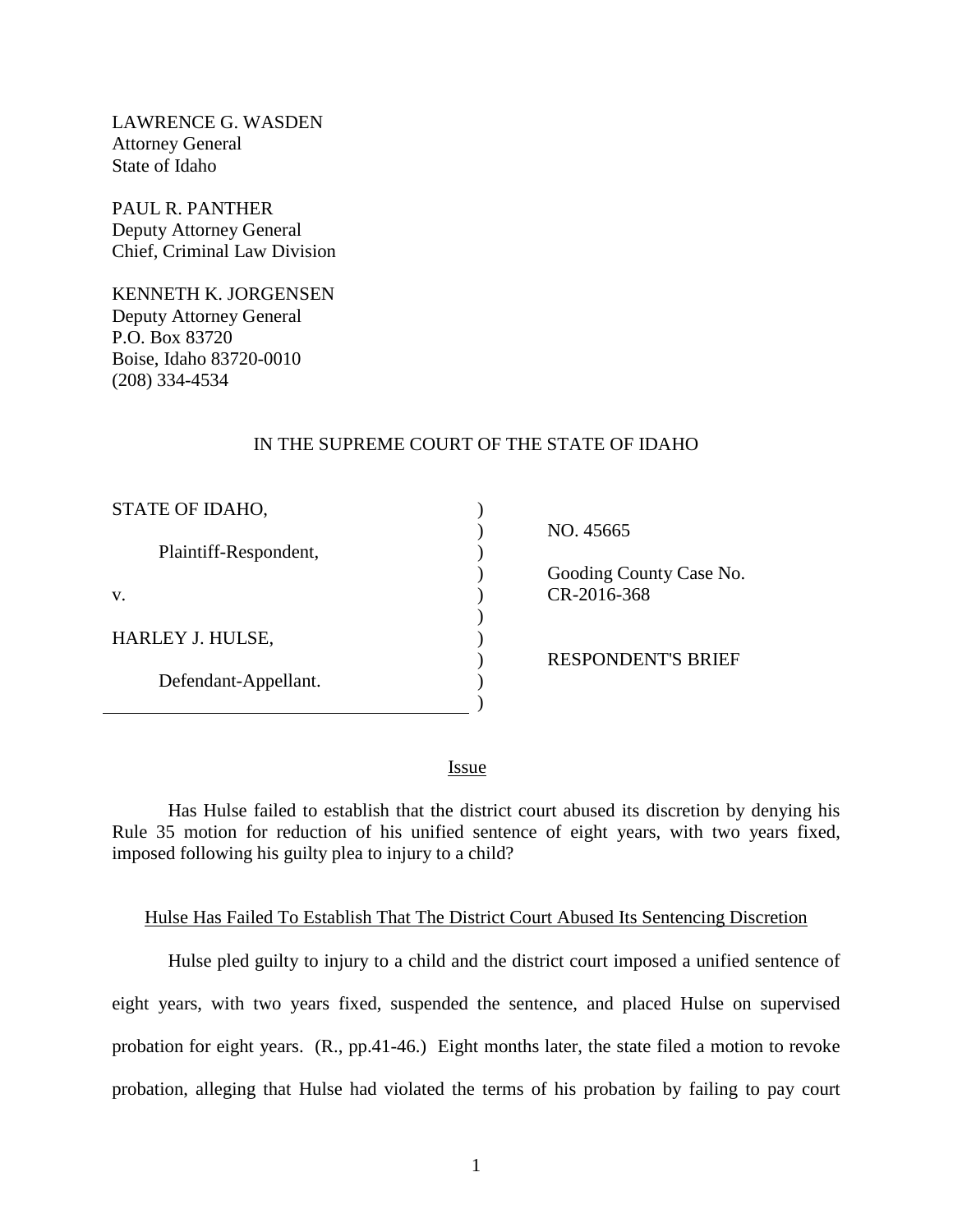costs, failing to submit to a polygraph, failing to complete programming, failing to maintain employment, failing urinalysis testing, and failing to submit to urinalysis testing. (R., pp.60-66.) Hulse admitted to violating the terms of his probation pursuant to the plea agreement and the district court revoked his probation, executed the underlying sentence, and retained jurisdiction. (R., pp.76, 79-81.) Following a period of retained jurisdiction, the district court relinquished jurisdiction. (R., pp.85-87.) Hulse filed a timely Rule 35 motion for a reduction of sentence, which the district court denied. (R., pp.109-23.)

Hulse asserts that the district court abused its discretion by denying his Rule 35 motion for a reduction of sentence in light of a letter he wrote to the court regarding his behavior during his retained jurisdiction program and examples of how he had worked to change his behavior. (Appellant's brief, pp.3-5.) Hulse has failed to establish an abuse of discretion.

If a sentence is within applicable statutory limits, a motion for reduction of sentence under Rule 35 is a plea for leniency, and this court reviews the denial of the motion for an abuse of discretion. State v. Huffman, 144 Idaho, 201, 203, 159 P.3d 838, 840 (2007). To prevail on appeal, Hulse must "show that the sentence is excessive in light of new or additional information subsequently provided to the district court in support of the Rule 35 motion." Id. Hulse has failed to satisfy his burden.

Hulse presented no new information in support of his Rule 35 motion for a reduction of sentence. (See R.,  $pp.109-14$ .) In his letter, he merely stated what he learned from probation and the retained jurisdiction program, and asked for "one last go at the community." (R., p.113.) On appeal, Hulse contends that the district court should have reduced his sentence pursuant to his Rule 35 motion because of mitigating factors, such as his progress in treatment programs both while on probation and on retained jurisdiction. (Appellant's brief pp.4-5.) All of this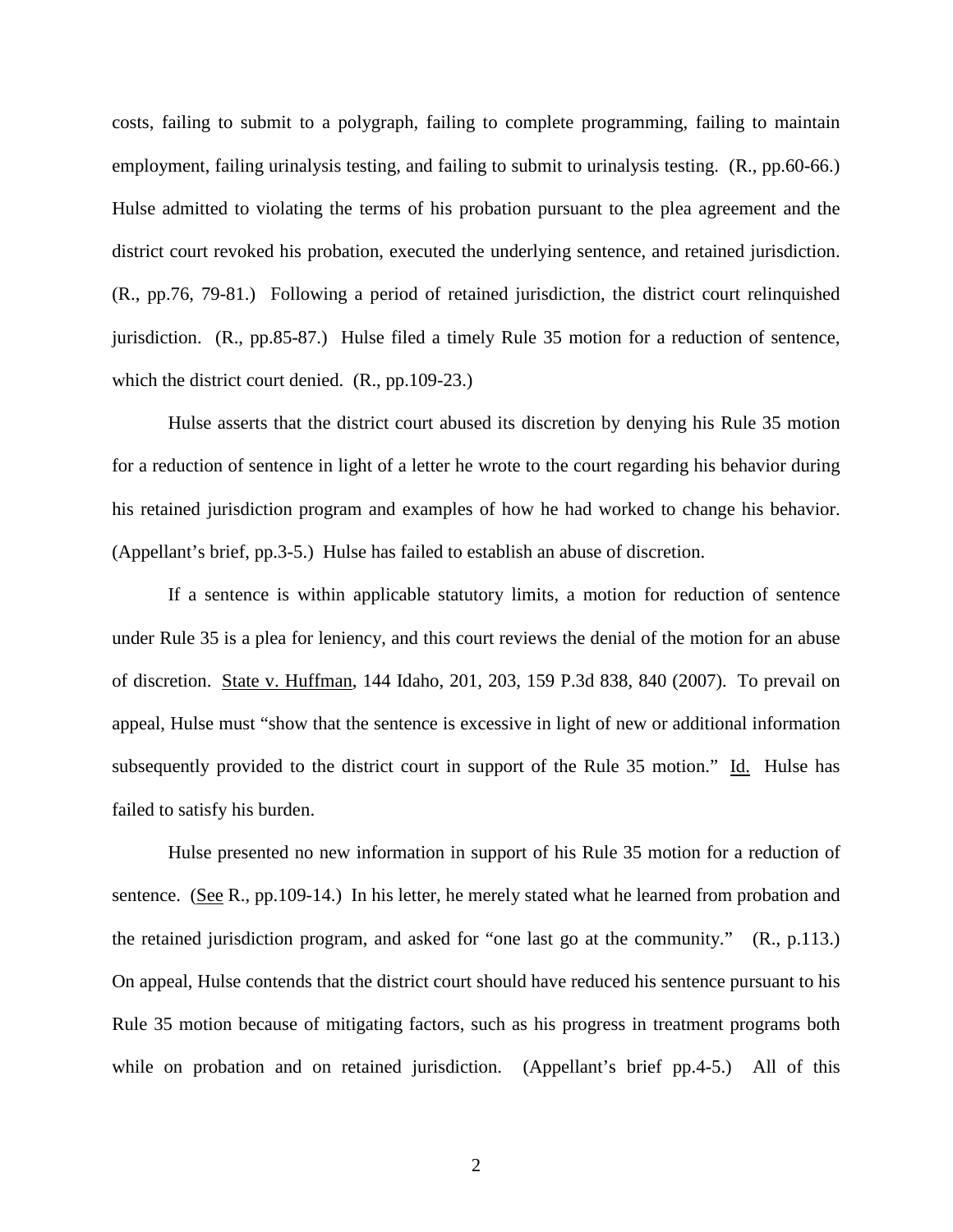information was before the district court at the time that it relinquished jurisdiction and executed Hulse's underlying sentence; as such, it was not new information. (R., p.121; PSI, pp.65-66, 77-  $89<sup>1</sup>$  $89<sup>1</sup>$  $89<sup>1</sup>$ .) Because Hulse presented no new evidence in support of his Rule 35 motion, he failed to demonstrate in the motion that his sentence was excessive. Having failed to make such a showing, he has failed to establish any basis for reversal of the district court's order denying his Rule 35 motion.

### Conclusion

The state respectfully requests this Court to affirm the district court's order denying Hulse's Rule 35 motion for a reduction of sentence.

DATED this 7th day of June, 2018.

 $\overline{a}$ 

 $/s/$  Kenneth K. Jorgensen KENNETH K. JORGENSEN Deputy Attorney General

 ALICIA HYMAS Paralegal

<span id="page-3-0"></span><sup>1</sup> PSI page numbers correspond with the page numbers of the electronic file "45665 Appeal – Hulse – Confidential Exhibits.pdf."